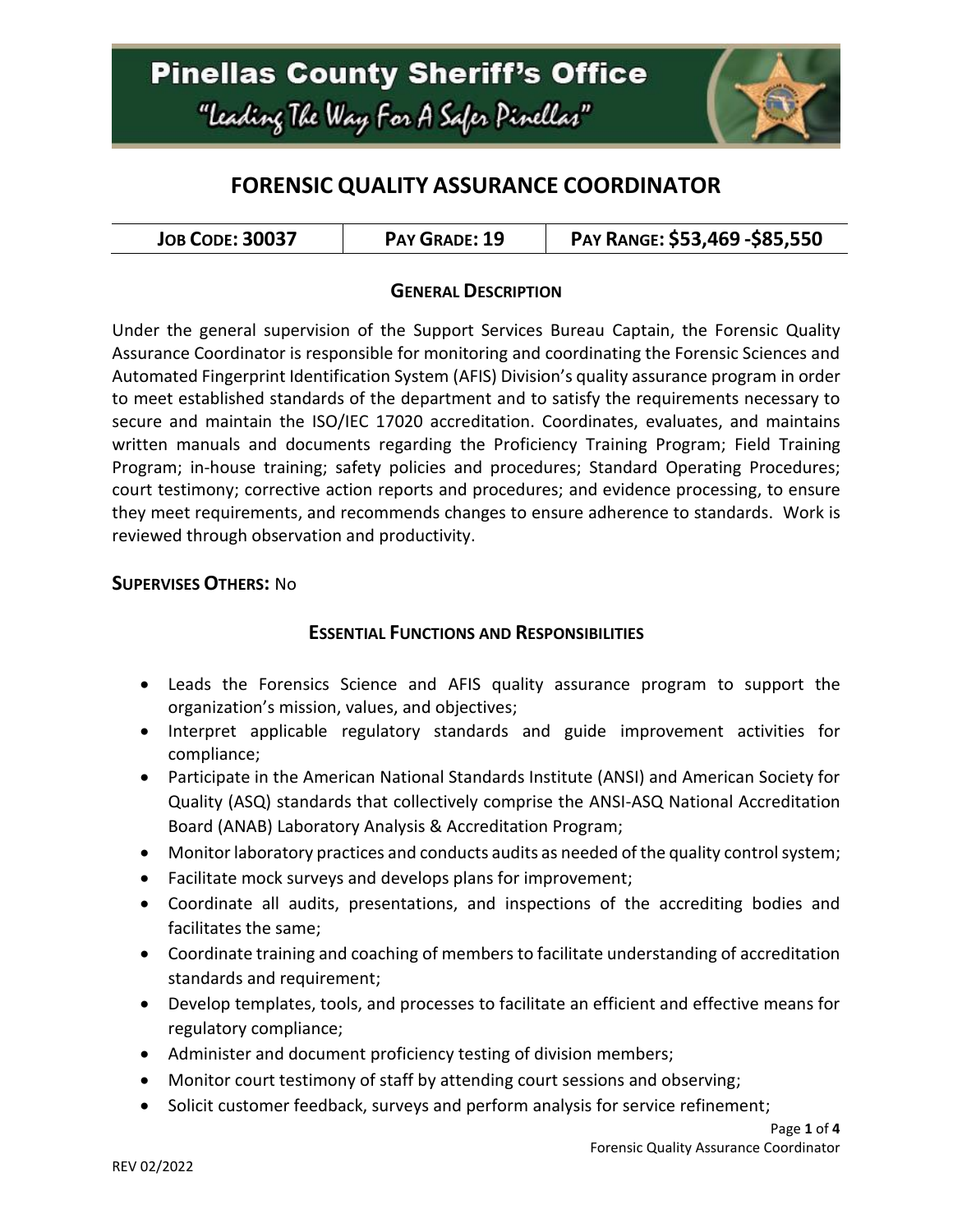# **Pinellas County Sheriff's Office** "Leading The Way For A Safer Pinellar"



 Review corrective action plans for appropriateness, effectiveness, and completion; Administer the division's standard operation procedures, safety manuals, and centralized training records for Forensic Science Specialist and Latent Print Examiner staff.

Regular and reliable attendance is required as an essential function of the position.

This position may be considered essential and, in the event of an emergency or natural disaster, may be required to work.

This list is not intended to be all-inclusive the employer reserves the right to assign additional functions and responsibilities as necessary.

## **QUALIFICATIONS**

- Graduation from an accredited college or university with a Bachelor's Degree in Natural Science, Criminalistics, Quality Assurance, or a Forensic related field AND
- Three (3) years' experience within a law enforcement agency, laboratory, and/or a forensic type environment with an emphasis on Crime Scene Investigations, Latent Fingerprint examination, and statistical gathering and analysis
- Or equivalent combination of education and experience
- Quality Assurance and/or Accreditation experience is preferred
- Latent Print and/or Senior Crime Scene Analyst Certification with the International Association for Identification( IAI) preferred
- Must possess a valid Florida driver's license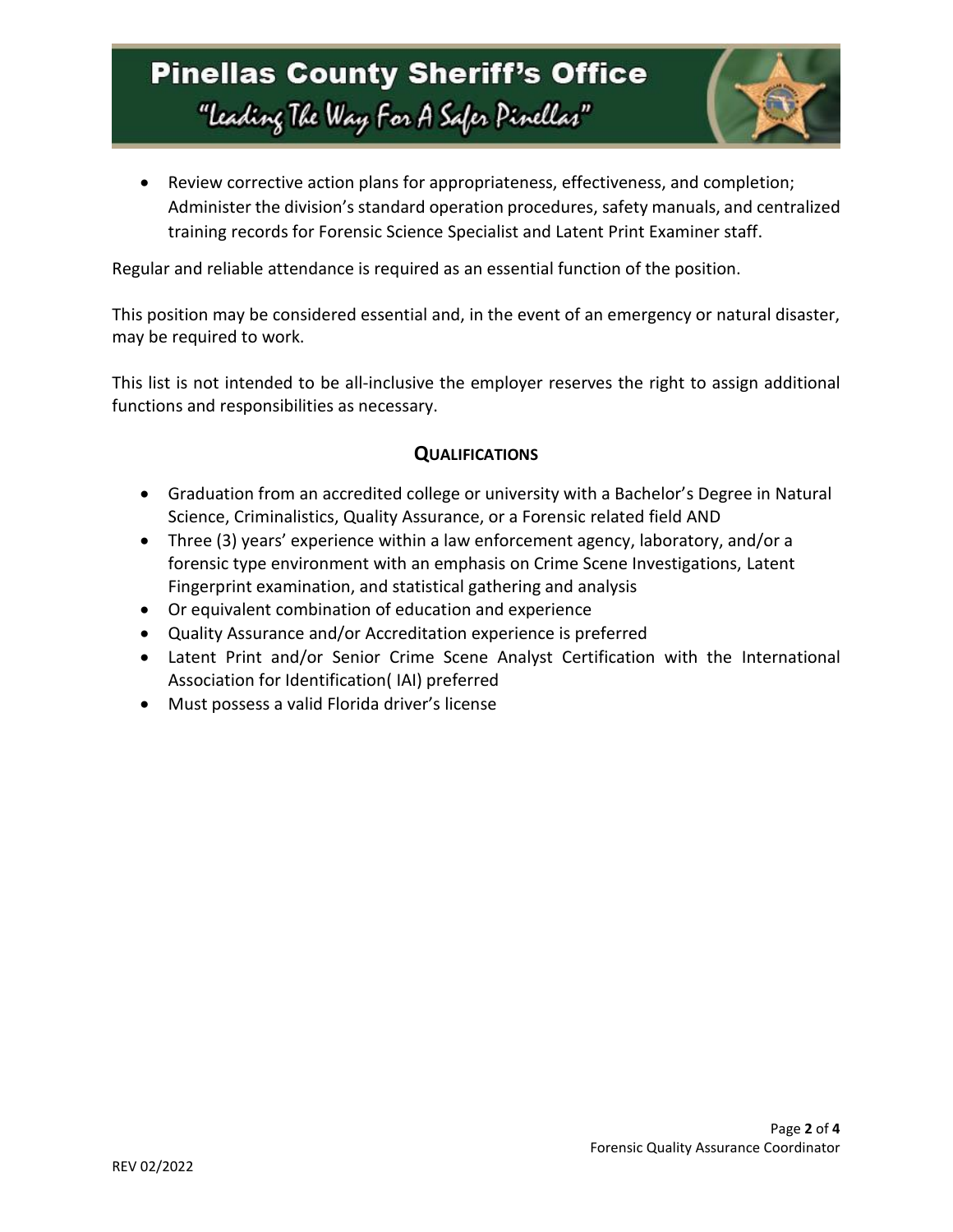

### **KNOWLEDGE, SKILLS, AND ABILITIES**

- Knowledge of standard forensic laboratory auditing procedures, proficiency and competency testing standards, and forensic quality assurance standards
- Knowledge of research techniques, statistical gathering and analysis, the ability to gather, evaluate and organize data combined with the ability to prepare reports in an organized format.
- Familiarity of the Organization of Scientific Area Committees (OSAC) standards
- Knowledge of the rules of evidence, criminal court proceedings, and proper safety procedures;
- Ability to assess expert witness testimony
- Ability to communicate effectively, both orally and in writing. Ability to understand and carry out oral and written instructions
- Ability to establish and maintain effective and cooperative working relationships at all times with supervisors and peers while maintaining a professional bearing and attitude
- Ability to assume responsibility and exercise good judgment in making decisions within the scope and authority of the position
- Possess excellent organizational skills, ability to prioritize tasks, and demonstrate attention to detail to meet organizational and mission deadlines
- Participates in departmental and organizational meetings
- Ability to maintain confidentiality.
- Ability to maintain and monitor the Accreditation process for quality control.
- An understanding of forensic laboratory operations, testing, and control procedures to include knowledge of Crime Scene Investigations and Crime Scene Photography
- Knowledge of fingerprint technology, Fingerprint Development and Latent Fingerprint Comparison procedures